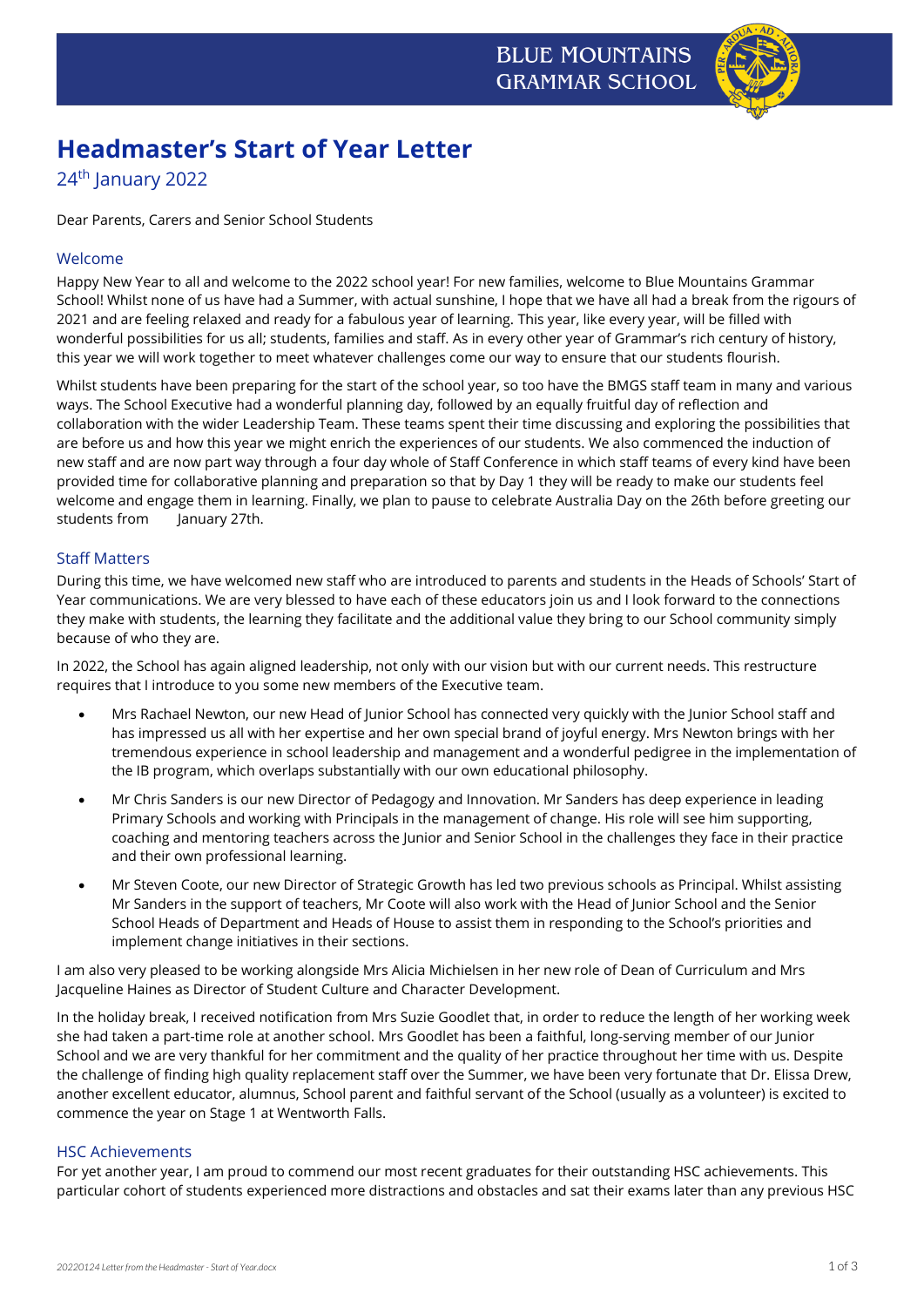# **BLUE MOUNTAINS GRAMMAR SCHOOL**



cohort. They required more courage, more focus, more patience and more perseverance and it is of these character traits that we are especially proud. Through the turmoil of 2021 they excelled and have now been rewarded with some exceptional HSC results. I congratulate every student, many of whom achieved well beyond their expectations. It speaks volumes for their dedication and the incredible support they received from their teachers. We are not only proud of our 42 Distinguished Achievements and the 24 students who received recognition from the NSW Premier, but of every student who exceeded reasonable expectations to post a personal best. We congratulate the 2021 Year 12 cohort and look forward to hearing of their further successes!

# **Enrolments**

I am very pleased to announce that for the second year in a row, we have filled the Year 7 cohort and have higher than usual enrolments in Pre-Kindergarten and Kindergarten. There is a waiting list in Stage 3 and we have incremental growth in some other cohorts where there are vacancies. These are all positive signs for the School and an indication that many students and parents are telling good stories about their experiences here at Grammar.

#### COVID-Safety

For almost two years now, I have been proud of how our parents supported their children's learning whilst managing COVID complexity. I have been proud of how our teachers learned the comprehensive suite of skills necessary to facilitate high quality at-home and online learning. I have been proud of how our students optimistically embraced the many variations to their routines and approaches to learning. I was also proud of how teachers, parents and students worked together in partnership to achieve the best outcomes we could and protect our community. Due to the leadership and diligence of the 2021 COVID-Safety Planning Committee, the teamwork of our staff and the cooperativeness of our students and parents, our School community navigated 2021 without COVID-19 entering our community. Again, I thank our students and parents for engaging with our COVID-Safety planning documentation and aligning yourselves with the School's approach.

As community attitudes, standards and practices evolve, I ask that you continue to engage with the information we make available and to cooperate with the measures itemised in School documents. Parents and students may find this [NSW Government website](https://view.comms.service.nsw.gov.au/?qs=35df1196842b55d583ff7268a4516fbc0936828c1f111a790cd14c0f0f7b8c5281c4474abac8dfccd06a32c119db22ef3878336659868a5563241105f52ef74b8c3ebb0c48fdc71c1866030d67046cb4) informative. The School has embraced information from various sources, and the first version of our COVID-Safety Plan for 2022 can be viewe[d here.](https://www.bmgs.nsw.edu.au/wp-content/uploads/2022/01/BMGS-COVID-Safety-Plan-V7.1-20220124-PUBLIC_.pdf) For those at Grammar in 2021, the changes from last year are highlighted. Readers will notice in this Plan that QR Codes are a thing of the past for schools and that the School is no longer required to monitor the vaccination status of visitors, including parents. Whilst staff must be fully vaccinated, all visitors are welcome on campus, regardless of vaccine status, as long as they follow our COVID-Safety Plan.

#### COVID Surveillance

The School is required by Government to facilitate the participation of staff and students in the NSW Government's program of COVID surveillance testing using government-supplied Rapid Antigen Home Test (RAHT) kits. Unfortunately, the School has not yet received its shipment. As soon as we have, we will advise parents of the process by which they can pick up their allocation of RAHT kits. The School's COVID-Safety Plan outlines our approach to managing this program.

#### John Cunningham Student Centre

The generosity of an alumnus benefactor and our whole community, especially our parents, in making donations on our inaugural Giving Day in 2021 has made possible the renovation and extension of the Stratford Building into the John Cunningham Student Centre. After a significant COVID-delay, we have re-engaged our architects to recommence planning. The Student Centre will house all Senior School student services including Student Reception, counsellors, pastoral staff and Learning Enrichment educators. It will also become a casual hub for use during lesson breaks and meal breaks. Construction will commence as soon as possible and, we hope, be completed mid-year.

#### Start of Year Events

At the start of the year we would typically have a range of social and orientation events for parents and staff to get to know one another. This will not be possible this year, at least at first. We will accept parents on site in small numbers for necessary functions, however we will not bring parents on site where avoidable. Where possible we will seek to replace these events with online adaptations. Heads of School will communicate these details at a later time.